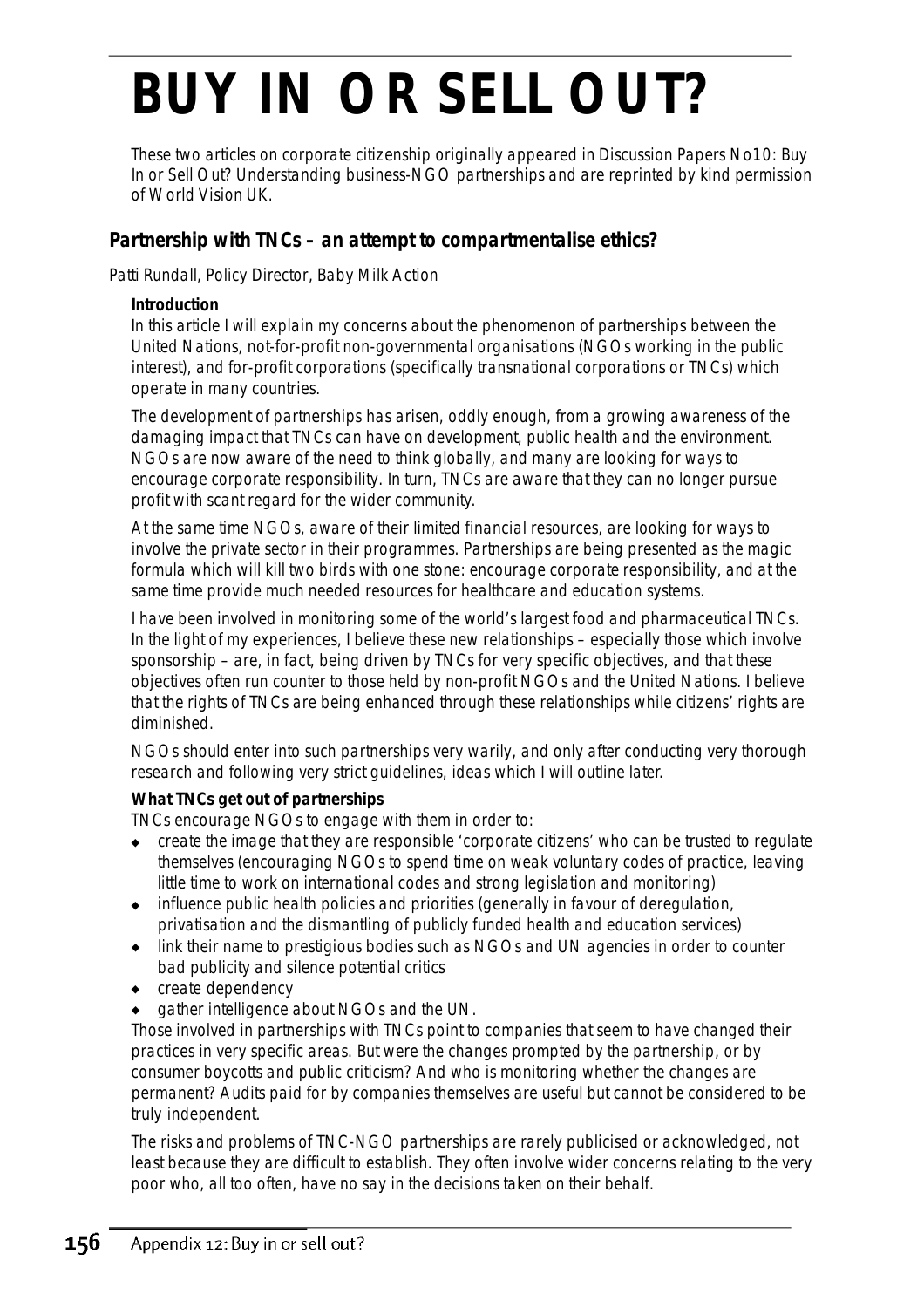Because these partnerships also involve NGOs working closely with people who are PR experts, relationships change. Those who once spoke out clearly against unethical behaviour, soon find it uncomfortable and embarrassing. If they do criticise, they do it privately, in off-the-record meetings, rarely in public.

In 1983, at the 12th annual meeting of the World Sugar Research Organisation, Professor John Reid of the University of Cape Town explained how this works in relationship to the question of sponsorship of research:

*"There is a hidden agenda in the research support business. Those who accept your support are often perceived to be less likely to give you a bad scientific press. They may come up with the results that cause you problems, but they will put them in a way that leaves you happier than had they emanated from someone not receiving your support. My own observation and comment is that this hidden effect is powerful – more powerful certainly than we care to state loudly, either from the point of view of the honour in science or in industry. It takes a lot to bite the hand that feeds you: a muzzle is a good insurance against unwelcome bites."* <sup>1</sup>

The advantages of an ethical image are well known, and PR consultants openly advise companies who face criticism to adopt *cause-related marketing* strategies – to aggressively advertise their links with charities and good causes in order to counter-balance bad publicity. "The benefits of cause-related marketing are long term... You are building a surplus account for the times when you have a crisis."  $2^{\circ}$ 

Alternatively, a multi-billion dollar TNC can easily ensure that one small part, maybe just one brand, meets NGO ethical criteria, and can use it to deflect criticism from its main operations.

#### **The baby food issue**

The adoption, in 1981, of International Code of Marketing of Breastmilk Substitutes was an acknowledgement by the World Health Assembly, the highest health policy setting body in the world, that aggressive marketing of breast-milk substitutes was posing a serious threat to the well-being of infants everywhere. Breast feeding is the optimal way to feed an infant in the vast majority of circumstances, and the World Health Organisation (WHO) estimates that as many as one and a half million infants die each year because they are not breast-fed. The number of infants suffering episodes of illness which could be prevented by exclusive breast-feeding far exceeds this number.

Since 1981, the International Baby Food Action Network (IBFAN), the WHO and UNICEF, together with NGOs from all sectors, have worked to ensure that the International Code and the eight subsequent World Health Associations WHA resolutions are implemented, monitored and adhered to in every country in the world.

Although the International Code does not try to stop the availability or sale of breastmilk substitutes, it does seek to prohibit activities which persuade people to use them, and to ensure that decisions about infant feeding are made on the basis of truly independent health advice. Even in countries where the Code has not yet been implemented, consumers can use it. Article 11 requires all companies to monitor their practices according to its provisions, independently of government action.

IBFAN's campaigns, which involve Code training courses, networking, work on maternity legislation, emergency relief, HIV and campaigns such as the Nestlé Boycott, have focused on long-lasting effective controls. Because we have refused to be side-tracked into working with individual companies, helping them to improve their own voluntary codes, we have not lost sight of our long-term objectives. To date, over 116 countries (including India, China, Brazil and Nigeria) have taken action to implement the International Code, and over half the world's population now live in countries where laws are in place which broadly incorporate its main tenets.

Our work has resulted in the prohibition, in many countries, of promotional tactics such as health claims, gifts for doctors, and sales incentives and quotas. This has undoubtedly curbed the growth of the US\$7 billion baby food market – a market dominated by about a dozen food and pharmaceutical TNCs, based in Europe, the United States and Japan.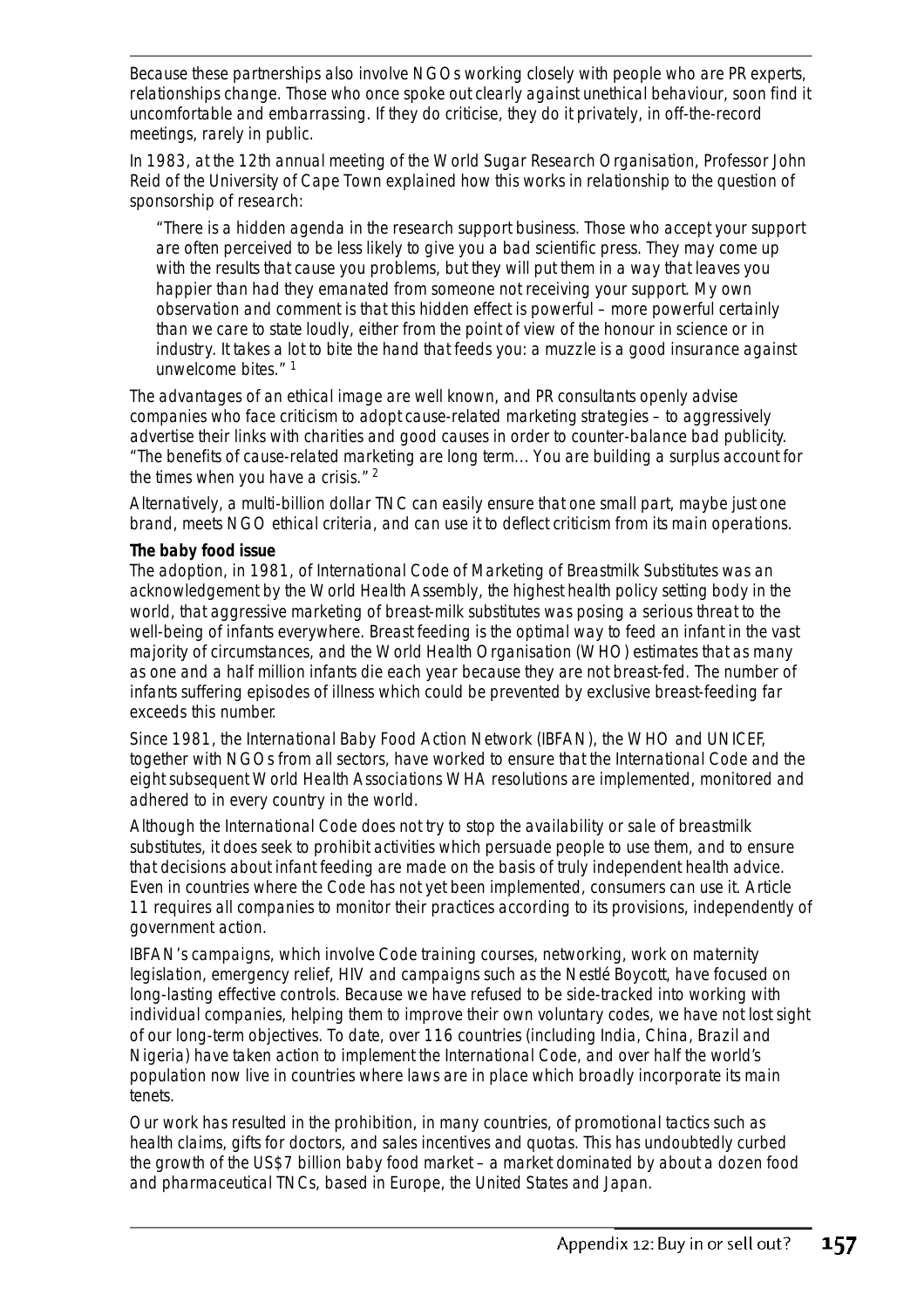But the work is far from over. Companies know that if every baby in the world were to be fed artificially for just six months, this market could expand to \$36 billion, and thus the race is still on to capture as much of it as possible. Unlike its artificial substitutes, breastmilk is not on sale or packaged, and is rarely promoted in glossy brochures. Its many benefits are still not fully understood, and few women are aware that product differentiation between brands is, for the most part, a myth. Success in increasing sales depends entirely on the marketing skills and promotion budgets of the company concerned. For this reason, in many countries, three or four TNCs control 90% or more of the market.

# **Building the right image**

The International Code has always been an anathema to TNCs whose purpose is to maximise profits. In January 1981, in a letter to the WHO's Executive Board, Earnest Saunders, then Vice President of Nestlé, admitted: "The world industry has found this present draft code unacceptable... highly restrictive... irrelevant and unworkable."

Today no company would dare say such a thing. Instead, they falsely claim that they instigated it, have always supported and abided by it, and that their voluntary codes are, in effect, the same thing. As a recent article about the market leader's marketing of baby foods pointed out:

*"This is more about ideologies than rulebooks, and the issue lies at the very heart of Nestlé – it is about selling. It must be galling for a company that has reached the very peak of business achievement to be handcuffed in the very techniques that make it successful.'*" 3

TNCs need to maintain a favourable business climate and to create the image of themselves as responsible *corporate citizens* who, as *creators of wealth*, deserve an unregulated market.

TNCs must at all costs appear to be law abiding, responsible and conciliatory. Only then can they persuade doctors and mothers to place their trust in them, and only then are they likely to be invited by governments to help draft national laws and, most importantly, to sit on national monitoring committees. From this position they can advocate voluntary, self-regulated codes in which the important provisions of the International Code are neutralised.

As far back as 1982, Raphael Pagan, a former public relations consultant to the baby food industry and pioneer in international issues management, spelt out a very comprehensive strategy to achieve this image. He recommended "organising effective NGOs, and gaining representation for them at every possible UN agency." <sup>4</sup>

At a Conference on International Activism and Multinational Capitalism in 1982, Pagan expanded on his theory, recommending:

*"allying ourselves to some affirmative popular aspirations in the world so as to be visibly contributing, not only to the world's wealth, but to its finding a freer and more open road toward meeting its heart-felt needs than the road offered by the statists or by the no-growth small-is-better redistributionists,"*

together with

*"reaching out to hold an ongoing dialogue with the many new publics whose understanding we need to remain in business."* 

NGOs and doctors who once spoke out for the Code – mainstream NGOs such as the Red Cross, OXFAM, Save the Children, UNICEF and, of course the WHO and UNICEF – have become key targets in the partnership strategy. All have, over the years, been offered partnership or sponsorship. Those who have resisted, or dared to speak out, have come under attack. <sup>5</sup>

Helmut Maucher, Chairman of Nestle SA, and President of the International Chamber of Commerce, (ICC) gave an insight as to how TNCs try to undermine the public's perception of NGOs who are critical of them. Speaking at the Geneva Business Declaration in Sept 1998, he said:

*"ICC recognizes how societies are changing, with citizens speaking up and expressing their deep-felt concerns. However, in some respects, the emergence of activist pressure groups risks weakening the effectiveness of public rules, legitimate institutions and democratic processes... Business is accustomed to working with trade unions, consumer organisations and other representative groups that are responsible, credible, transparent and accountable and consequently command respect.'"*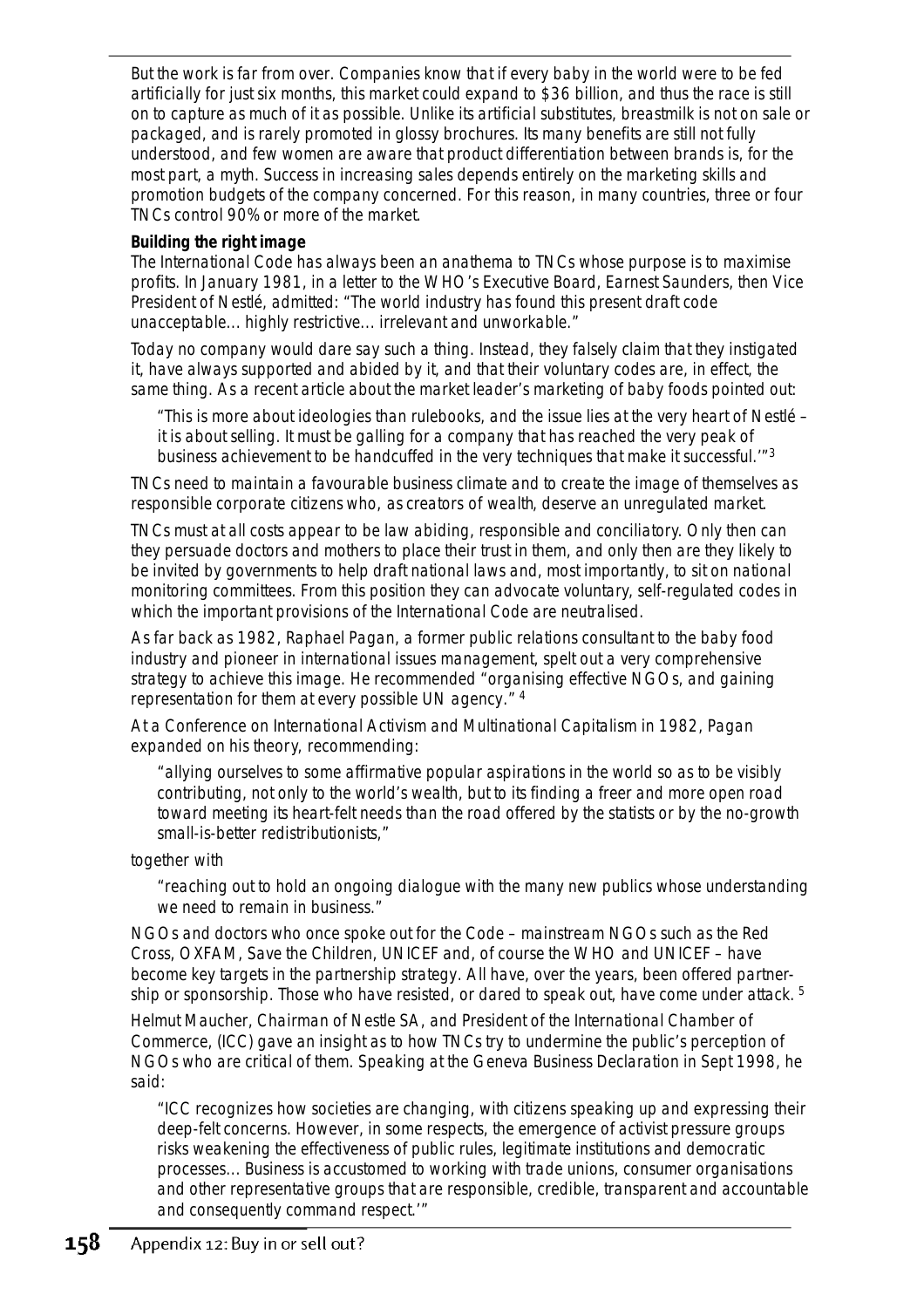Mr Maucher of course fails to mention the way that his own company has undermined government efforts to bring in strong legislation. Nor does he mention how it ignores these laws when it suits it.

### **Sponsorship – a way to influence policies and priorities**

Sponsorship is a vital element in the corporate strategy. It has been defined by the UK Government as "a payment by a business firm... for the purpose of promoting its name, products or services. It is a commercial deal, not a philanthropic gift." <sup>1</sup> Yet it is rarely seen in this light. It works on many levels and has far-reaching effects.

The sponsorship of research, for example, can influence the way scientists behave, the research questions and outcomes, and issues raised in meetings where laws, policies and international rules are discussed.

As food production becomes more complex, the need for policy makers to have access to truly independent advice on scientific matters, and for commercial influences to be out in the open is essential. The public has been asked to take on trust the independence of the many scientific committees which advise such bodies as the European Commission or the Codex Alimentarius Commission (which sets recommended food standards for the world). TNCs have, for years, ensured that their scientists and doctors sit on such committees, and yet the extent of these links are not made public. After many years of pressure from IBFAN, in March 2000 the European Scientific Committee for Food (SCF) at last released the annual declarations of interest of its members. But this was not before many laws on baby food had been weakened in favour of the industry.

As in the health care system, the move to privatise and allow sponsorship of education systems, and the failure of governments to set ethical guidelines relating to public-private sector collaborations, is also threatening our rights to be educated in an environment which encourages free and open debate.

The manufacturers of genetically engineered foods paved the way for public acceptance of GM technology in the USA, "by preparing educational information for schools and investing heavily in science museums." <sup>7</sup>

On an individual level, the influence of sponsorship is often subtle and health workers simply feel obliged to recommend the donor's products in return for what they see as generosity. But it is also extremely effective: "Lucrative hospitals and doctors are known as JKs or jackpots among company circles. These are purchased by companies for up to Rs200,000 (\$5,000), after which the doctor or hospital is bound to recommend the company's formula for six months or one year." <sup>8</sup>

#### **Capturing the UN**

Increasingly, UN agencies are also coming under pressure to form partnerships with TNCs and to accept sponsorship. Like many NGOs, the United Nations system aims to protect human rights and is also seeking to influence corporate behaviour. It is also badly in need of funds. The UN Secretary-General, Kofi Annan has invited the leaders of global business to share *values and principles* and to give a *human face to the global market*. But can we really expect TNCs to share the same *values and principles* as the UN? And is it appropriate to talk about a TNC with a US\$45 billion turnover having a *human face*?

This push for private-public partnership is affecting the role of UN bodies, such as the WHO, in policy making, standard setting and advocacy. The public, rightly or wrongly, expects the WHO to arbitrate on many health issues, and when it refuses to do so, false conclusions are drawn.

This has important implications for public understanding of the role of TNCs. IBFAN has consistently come under pressure from the WHO to remove criticism of TNCs from its speeches at the World Health Assembly. At a recent WHO Technical Consultation on Infant and Young Child Feeding, in March 2000, the background papers prepared by invited experts were radically censored by the WHO to remove mention of unethical corporate behaviour. Do such interventions facilitate open and transparent dialogue in the interests of the most vulnerable sections of the world's population?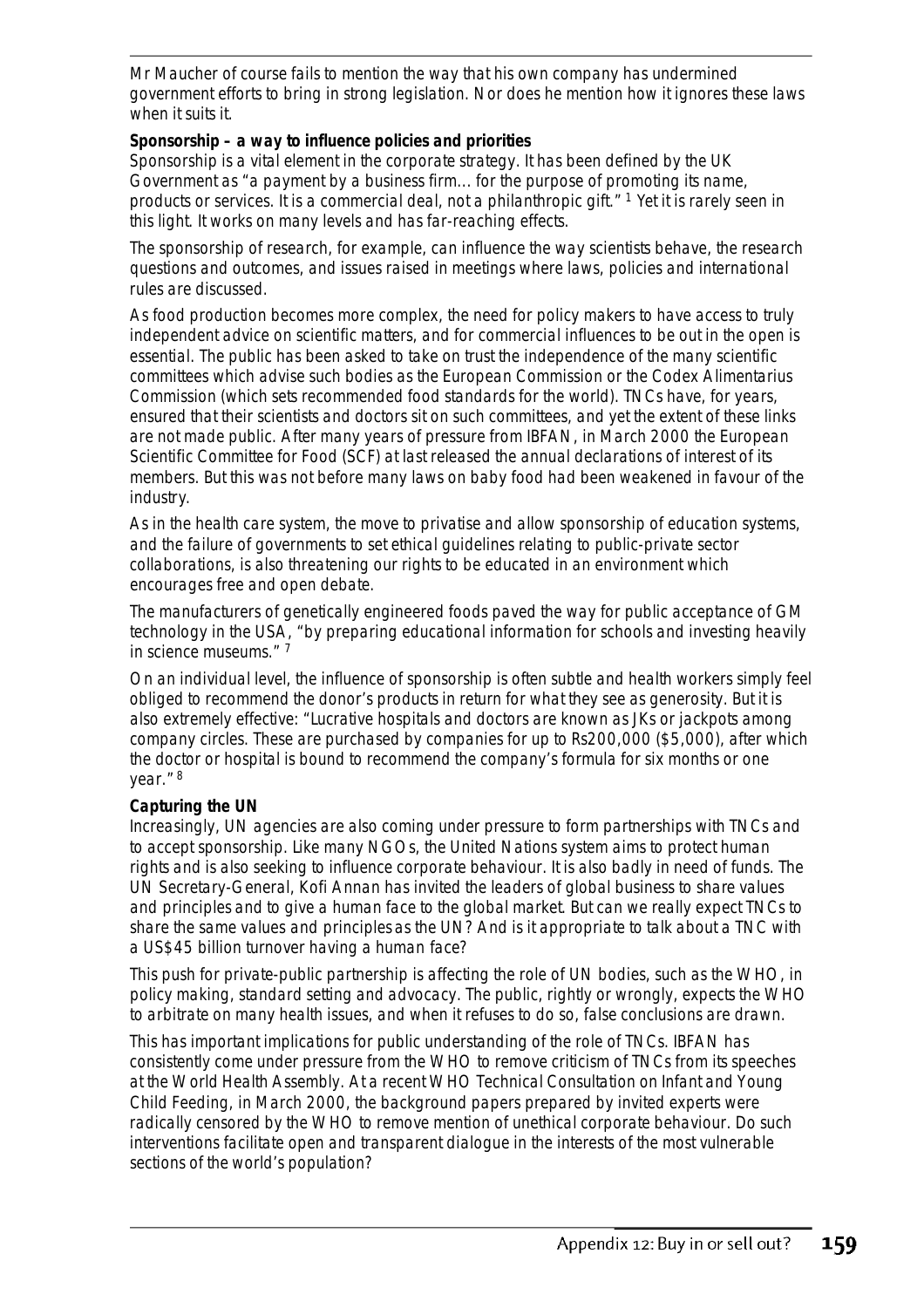# **HIV/AIDS and infant feeding**

Sponsorship is also critical in the issue of HIV and infant feeding. Much more research is needed in this area, and many questions remain unanswered about the impact of different patterns of breast-feeding. Research published in the *Lancet*, in August 1999, showed the benefits of exclusive breast-feeding to babies of HIV+ mothers. <sup>9</sup> Meanwhile the baby food and pharmaceutical industry has been putting pressure on the UN agencies to accept their sponsorship, knowing that, in this way, they can present their products as life savers – the ultimate, cause-related marketing strategy.

In July 1999, the website of Bristol Myers, the US baby milk and pharmaceutical company, showed the company's keenness to be involved in UNICEF's infant feeding programme: "The company has... initiated a dialogue with UNAIDS to discern if there is a role for the company in improving the outlook for infants... ". Bristol Myers website also revealed that: "... education also increases sales of HIV products by developing the HIV marketplace... the returns will ultimately materialise... most of this HIV market is untapped... ".

IBFAN has been urging the UN agencies involved in HIV policy making to resist such offers and to ensure their research priorities, pilot studies and education programmes are truly independent and not influenced by commercial interests.

As tri-sector partnerships (NGO/UN/TNC) increase, there is a risk that the number of truly independent agencies who will have an interest in investigating the wider picture – the global impact of TNC operations – is likely to decrease. The public at large will remain ignorant of the problems they cause, and the prospects of *health for all* will be diminished.

Recommendations for guidelines for interactions with the commercial sector:

- draw up specific objectives
- explain why the interaction with the commercial sector would be of benefit to the world's population
- ◆ list types of interaction covered
- avoid terms such as partnership, mutual respect, trust, transparency, and shared benefit
- the stated basis of any interaction should be that it positively contributes to the stated mandate (interactions should not have a negative effect on that mandate)
- ◆ ensure maximum transparency
- ◆ research thoroughly the total operation of the enterprise advocate the formation of an agency which could collect information on TNCs
- publicise all corporate donations and collaborative projects.

# **References**

- <sup>1</sup> Quoted in *The Spread of Sponsorship* Sir Roy Shaw, Bloodaxe Books, 1993
- <sup>2</sup> Quoted in *Nestlé faces Ethical Dilemma* Marjorie Thompson of Saatchi & Saatchi, *Marketing Week*, p31, 11 February 1999
- <sup>3</sup> *World beater that is proving a formula for trouble*, *The Times*, 15 April 2000
- <sup>4</sup> Quoted in Judith Richter *Engineering of Consent, Uncovering Corporate PR* The CornerHouse, March 1998.

*NB: NGOS set up by TNCs can be called BINGOs ( Business Interest NGOs). Public Interest NGOs, in contrast are called PINGOs. BINGOs often pretend to be PINGOs and it is important to recognise their very different aims and objectives.*

- <sup>5</sup> *Cracking the Code, Monitoring the International Code of Marketing of Breastmilk Substitutes* The Interagency Group on Breastfeeding Monitoring, 1997
- <sup>6</sup> 1986, United Kingdom Government leaflet from the Office of Arts and Libraries, quoted in *The Spread of Sponsorship*, Bloodaxe Books, 1993
- 7 John Vidal *Biotech food giant wields power in Washington, The Guardian*, 18 February 1999
- <sup>8</sup> *Feeding Fiasco* The Network Association for the Rational use of Medication in Pakistan, 1998
- <sup>9</sup> Anna Coutsoudis et al *The Lancet Vol 354*, p471-76, 1999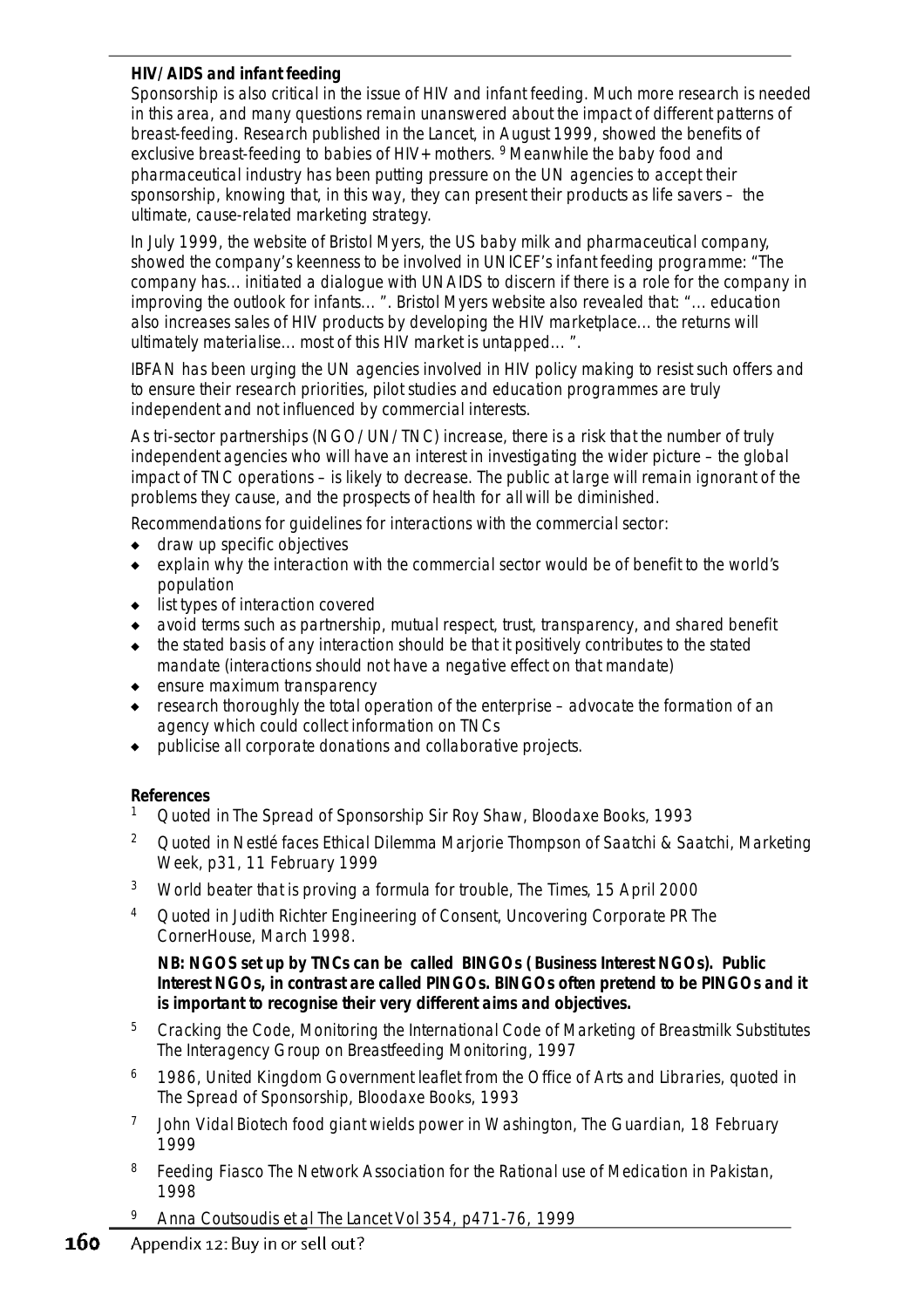# **A different bottom line**

# **Anita Roddick, Co-chair and founder, The Body Shop International plc**

There is an old-fashioned concept of business and there is a new one. The new concept has not been generally accepted yet, but it is increasingly influential nonetheless. And if you subtract the old from the new, you'll find the modern phenomenon of non-governmental organisations, or NGOs, makes up most of the difference between them.

NGOs are both the agents of change and the answer to the real issues of business – not the problems you'll find on the financial pages of newspapers, but the real ones that make up the mismatch between business and modern life. The mismatch was always there, but at the height of global capitalism, it has never been as sharp as it is now.

You can remember the old-fashioned view of business from the way popular culture usually depicts big business as the bad guys. The old-fashioned view of businessmen – it usually was men – portrayed them with their gimlet eyes fixed on the year-end results results, pushing aside anyone who got in the way. That's why I could never think of myself as being 'in business' when I started The Body Shop.

My idea of business when I started was provided by my mother's café. Working there taught me that business wasn't about financial science. First and foremost, it was all about trading – about buying and selling – and about a different kind of bottom line, which meant that you could bring your heart to work. You didn't have to leave morality safely at home to work there. Nor did you have to leave behind the understanding, sympathy, humanity or fun that is essential for business, just as it is essential for life.

As I see it, my mother's café embodied the new idea of business that seems to be emerging, though slowly and with enormous difficulty. But it also represents something of a much older tradition too. When Queen Elizabeth I gave her charters to companies, their central purpose was not about shareholder value or the bottom line – not about financial science at all – it was about what they could achieve for the common good. That was the central idea behind the East India Company or the Hudson's Bay Company.

The narrow model of business that succeeded it, and which concentrates on profit alone, is only about 150 years old.

In between this very old model and the modern one that is only just emerging, we have been through a period when business was blind to the concept of the common good, and blind to anything but the bottom line. 'A corporation's social responsibility is to make a profit,' said Milton Friedman – there was nothing else. It has been a model that was able to see nothing more, and, because of that, it has impoverished us all.

*These days, business is the dominant socio-political force on the planet, so we can no longer pretend that the bottom line is the only thing that matters*. If we did, then the organisations most able to make a difference to life would be shirking their responsibilities. Like Nero, the corporate planet would be doing the modern equivalent of fiddling while Rome burns – and to some extent it is doing just that. We can't afford for business to so limit its ambition when it is faster, wealthier and more creative than governments. There is a new responsibility that we in business must face up to.

NGOs come in here because they can interface between business and people, which is one of the reasons we have seen such an enormous growth in the sector over the past generation. NGOs now cover a multitude of different kinds of organisation – from the small groups of fair traders that we work with at The Body Shop to the large agencies dealing with human rights and the environment.

There are now at least 100,000 NGOs working on green issues alone all over the world. Some of them are persecuted and embattled; some are increasingly powerful. One question from Greenpeace by fax to a food manufacturer last last year was enough for them to take GM ingredients out of baby food. It was Indonesian NGOs that helped bring down the dictator President Suharto.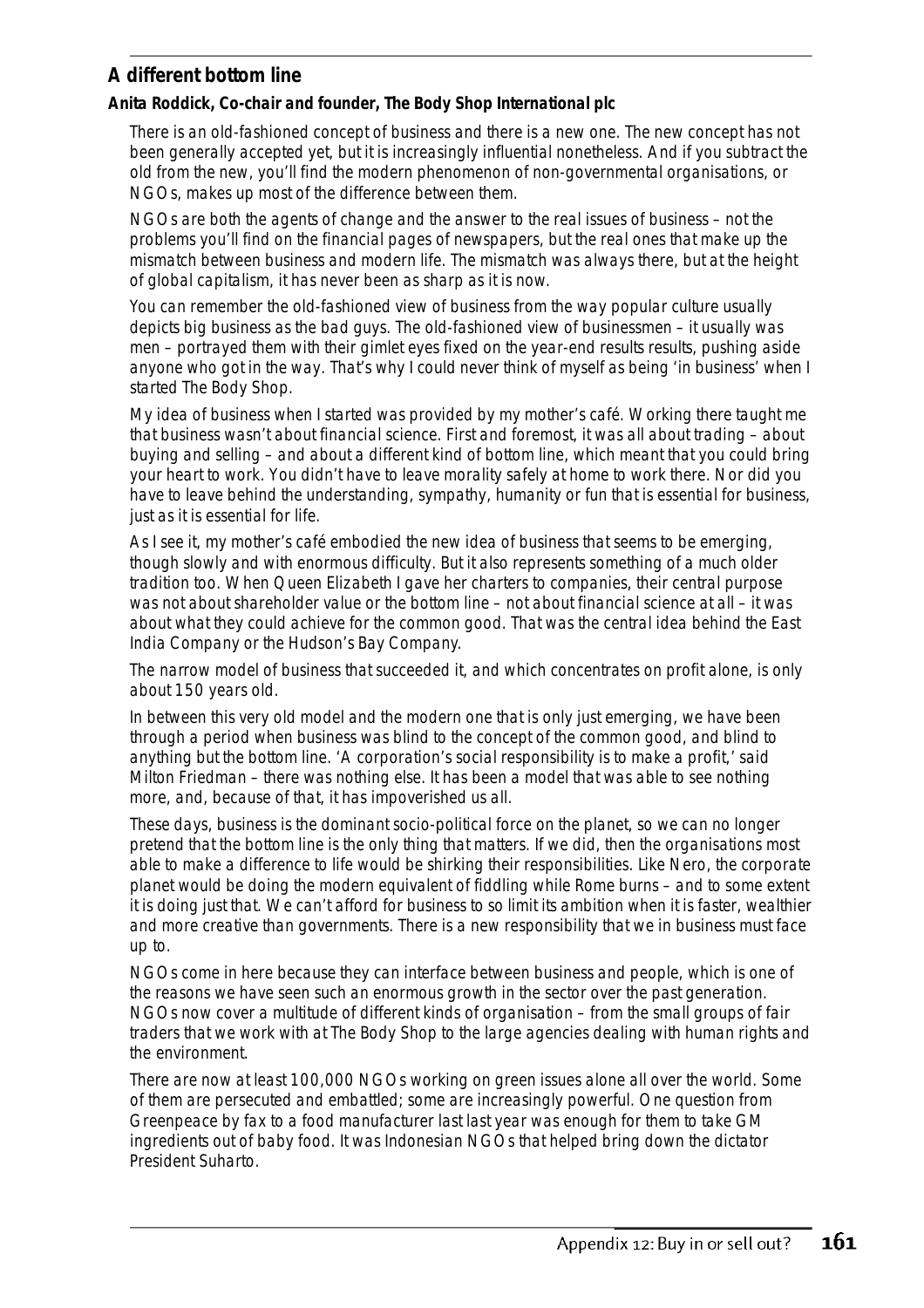*The role of NGOs is to be the beneficial aspect of globalisation*. Their vigilance around the world makes the great abuses which humanity once brushed aside visible for all to see. Together, they now represent billions of people – often the least powerful and the people whose voices are heard the least – determined that trade should be more equitable, fair and just.

It isn't surprising, as this parallel force emerges, that many of those involved are women. Look at the pictures of the dam protesters in India, and the powerful Chipko movement of Uttar Pradesh, and you will see it is predominantly mothers, grandmothers and children together who are turning the tide.

The NGOs and the world's biggest corporations clashed in Seattle at the end of last year, and I came away choking from the CS gas and feeling a deep sense of shame at the way that multinationals and politicians can behave. Millenniums are traditionally periods of great fear and great hope. The week's events certainly engendered fear for the future – but there is also a corresponding hope.

For one thing, NGOs provided the only bridge between the different sides in Seattle. They were the only ones who could talk to everyone, to politicians and corporations and campaigners. It was a small example of how NGOs have been able to get people to communicate, and a reminder of some of the most creative partnerships that NGOs are now creating. All over the world we can see these emerging: unusual alliances between human rights groups and education institutions, alternative trade associations, progressive consumer groups, and often they are in partnership with business.

That is the context in which business has to interact with NGOs. Often their first contact with NGOs is to come under effective public attack from them. And one of the most powerful things a business board can do is to respond to this attack by risking working alongside them.

Increasing numbers of businesses are doing so. Some of them in a genuine spirit of partnership, some of them quite the reverse. And they are likely to do so all the more in the future. This is partly because consumers demand it. 'We don't care about the legislation,' one corporation told me in Seattle, 'But we do care about consumer revolt.' But it is also partly because the dividing lines between business and NGOs are blurring. Oxfam has an extensive chain of high street shops; The Body Shop has been running high-profile campaigns like a not-for-profit.

*Partnership is the key to the relationship*, because it is a model of new style business rather than old. These are not hierarchies, where one gender or rank lords it over another. They are partnerships of equals, where both sides can learn from each other.

Partnership is the way we at The Body Shop organise our relationship with NGOs as suppliers. We now have 37 suppliers in 21 different countries, and many of those are informal groups of fair trade organisations. It has to be a learning partnership too: we have to learn enough about their lives to work with them effectively.

Partnership also covers giving money, which The Body Shop does through our foundation. We believe we go where other companies have never dared go before. Nobody else would have conceived of and then funded *The Big Issue*; nobody else would have supported grassroots activist groups like Global Witness or stood their ground against Shell on their behaviour in Ogoniland, Nigeria. That was brave. We also fund Children on the Edge, caring for children in Eastern Europe, and Body+Soul, working with HIV+ women and children. Both are partnerships, making sure the way we give is most effective.

It is anyway not so much the giving, it's the taking part. *I don't want to be judged by how much I give but by how much I share*. That's the essence of trading in partnership with NGOs, so that both sides learn and are transformed by the relationship.

Take, for example, our project in Tamale in northern Ghana, where we have been sourcing shea butter from a co-operative made up of women from 13 villages. Trade has changed the status of women in these communities. Because they now have a livelihood, they can pay for books and uniforms for their children. They can call on a health worker when they're ill or a midwife when they're pregnant. Young girls who would once have automatically been put out to work can now get an education and a sense of opportunity. By working together with this small trading cooperative, we have been able not just to change people's lives, but also to change the way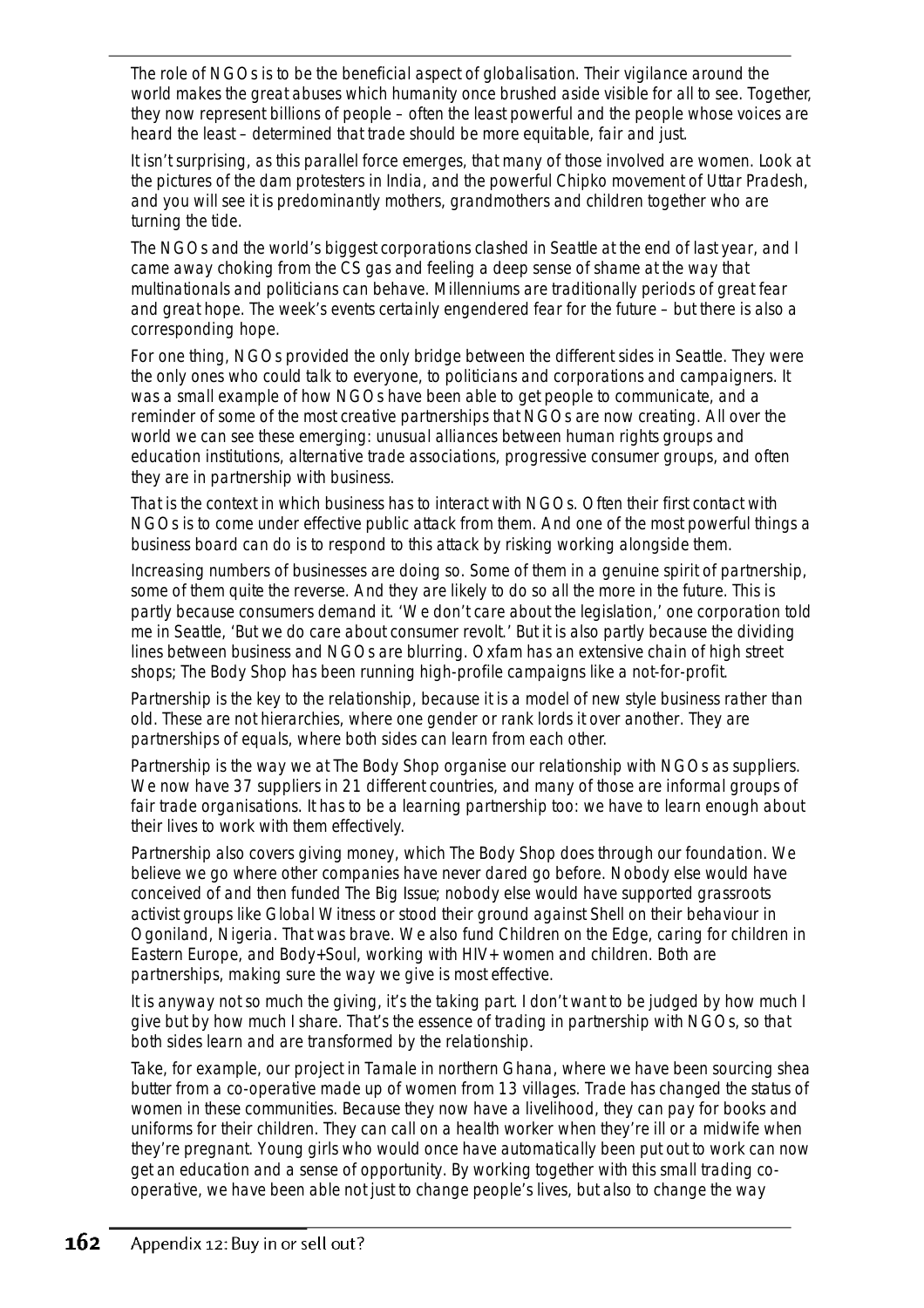people see the world.

But we have had to learn too. We have had to understand their culture and restrictions, what they are able to do, and what is difficult for them. We have had to understand their passions and all of us – myself included – have changed as a result.

*Partnership is a very different business model. It gives NGOs a central role, and it turns business into a lever that can change perceptions and change the world*. The point is that, although it is fashionable to talk about the relationship between the two as one of charity or noblesse oblige, it is actually precisely the reverse. Businesses now need NGOs, and they need them particularly in the following areas:

### **Corporations need NGOs to tell them the truth**

If businesses are not checked, they can and sometimes do slip into criminal behaviour. The job of making sure they don't do so has become a key role for the NGOs. They are the new eyes and ears of a globalised world.

All over the world hundreds of thousands of small organisations, representing billions of ordinary people, are watching what the corporations are doing and holding them to account. The media seems unable to do this job, and governments are unwilling, but NGOs are ready and able to do it, because the biggest abuser of the truth around the world is now business. We have become so used to talking about political spin-doctors that we have stopped noticing the way in which multinationals bend reality, through the manipulation of images, when the real stories of child exploitation or animal exploitation get hidden behind the glitz. *NGOs have an absolute moral responsibility to tell the story as it is, and they are discharging it*.

### **They need NGOs to help them find a better bottom line**

We need new units of measurement that go beyond profit – and probably beyond figures. And NGOs have been pioneering new ways of doing this.

A new book out this year talks about the "gap between statistics and stories", and that's a gap that many businesses are simply not aware of. Yet telling the stories of the people behind the products – understanding the human faces beyond them – can revolutionise the way businesses understand themselves.

Part of that crucial gap can be filled by using social audits – a technique pioneered by The Body Shop that 'measures' how a company relates to its various stakeholders. If the audit is done properly it interprets the idea of 'stakeholders' as broadly as possible. If it includes not just suppliers and neighbours but their families too, the social audit becomes a listening device that owes as much to NGOs as it does to business. It is also a method that is as likely to throw up transformational stories as it is to throw up statistics.

I would far rather be measured by how well we treat people we work with, how well we listen to them, than by any narrow and conventional business measure of success.

### **Corporations need NGOs to teach them about real life**

You can find truth and real information at the grassroots. You can learn about passion, commitment and values by how you inter-relate with different types of community. This can help a business understand the effect that poverty of imagination can have, just as it can help them learn about the past, present and the future. And the only way business can reach that stage of learning is in partnership with NGOs.

This kind of business education breaks the mould of nine-to-five, which can be, in its way, a kind of death. Sending employees out to visit communities is an experience that can often change people's lives. That's why we encourage our employees to take some time each month to work locally with hospitals, children's groups or charities – wherever they feel they can help – volunteering over 16,000 hours a year.

The feeling of group commitment increases their sense of impact and effectiveness beyond what they would feel as individuals. This is an invaluable lesson, not just in teamwork, but in seeing how doing something to change the lives of others can also change our own lives. Work becomes an experience more fulfilling than the simple collection of a pay packet every week or month. Once again, it's more than the bottom line.

But then we do get something out of it that ends up on the bottom line as well. Learning and